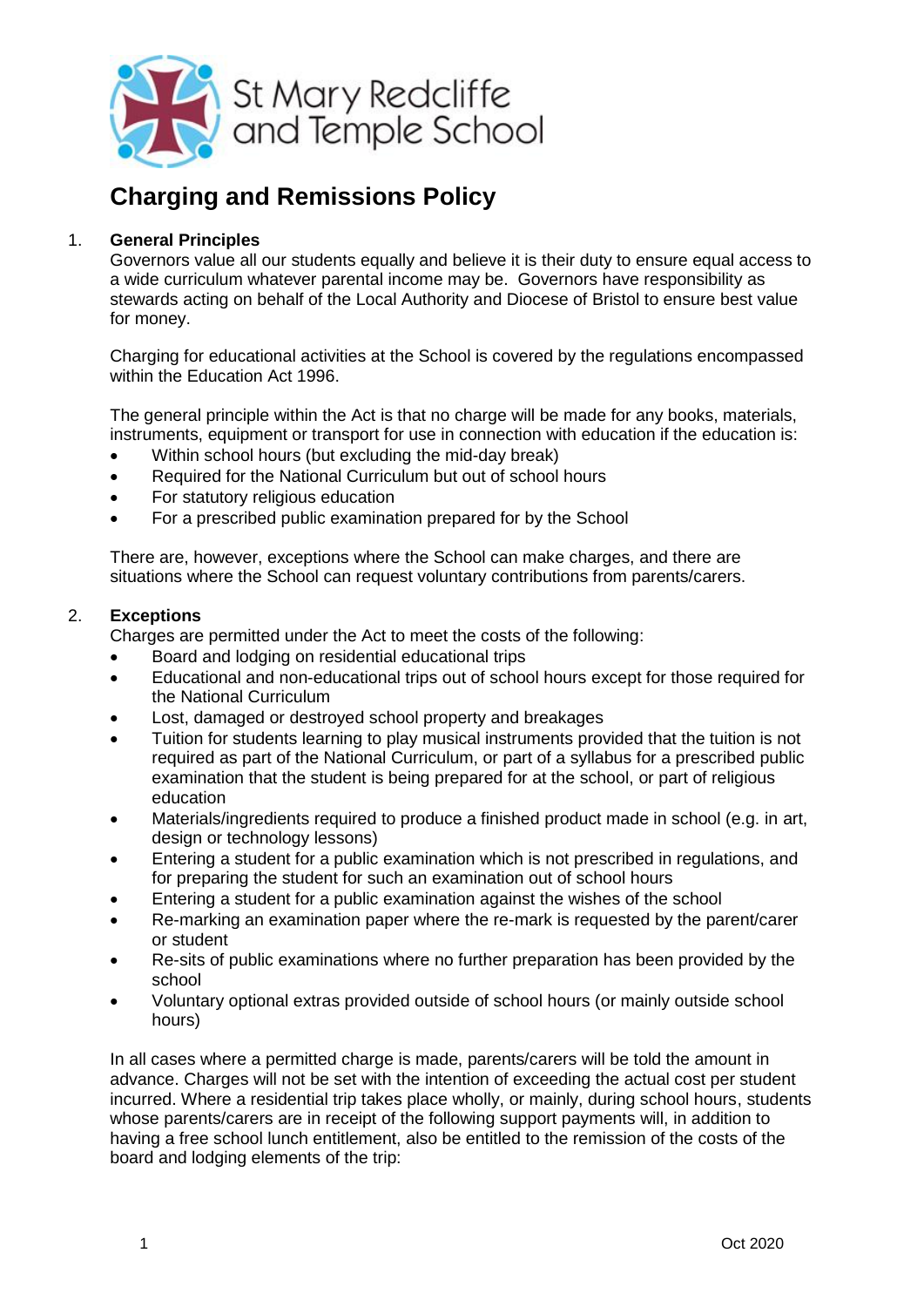- Income Support
- Income-based Jobseeker's Allowance
- Income-related Employment and Support Allowance
- Support under part VI of the Immigration and Asylum Act 1999
- The guaranteed element of Pension Credit
- Child Tax Credit (provided that Working Tax Credit is not also received and the family's annual gross income does not exceed £16,190)
- Working Tax Credit run-on (this is paid for 4 weeks after an individual stops qualifying for Working Tax Credit)
- Universal Credit (if the application was made on or after 1 April 2018, the family's income must be less than £7,400 per year – after tax and not including any benefits)

## 3. **Voluntary Contributions**

The Act also permits voluntary contributions to be requested for any specific visit and/or activity either inside or outside of school time.

In all cases where voluntary contributions are requested, parents/carers will be told the amount in advance and reassured that there is no obligation to pay.

No individual student will be excluded from a visit or activity if their parent/carer is unable or unwilling to pay the voluntary contribution. Applicants to the Enabling Fund will not be disadvantaged if places are allocated on a first come first served basis. However, the visit or activity may have to be cancelled if insufficient contributions are received and the School is unable to make up the shortfall.

#### 4. **Other Charges**

To actively engage in learning, be ready to learn and be able to learn in many different contexts, it is essential that students have the right basic equipment e.g. student planner, pens, pencils, rulers, calculator. Whilst there is no legal or formal requirement for parents/carers to provide these items the School actively encourages parents/carers and students to purchase them.

Some optional items of equipment may on occasion be offered for sale by the School e.g. calculator, revision guides, etc.

Photocopying and/or printing which is not required by a member of staff may be charged for.

### 5. **Refunds**

Refunds of charges will be reduced by the amount of any non-refundable deposits made. Refunds of charges or voluntary contributions received will be made in the following circumstances:

- Cancellation of trips or activities due to circumstances beyond the student's control
- The School deciding that a student should not take part in a trip or activity for whatever reason
- Wherever a student, having entered for a public examination against the School's wishes, achieves a grade in that examination
- In the event that an examination re-mark requested by a parent/carer or student is successful (the reimbursement of fees will be made by the examination board)
- In other circumstances, at the discretion of the Headteacher

The level of voluntary contribution requested will not be set with the intention of exceeding the actual cost per student incurred.